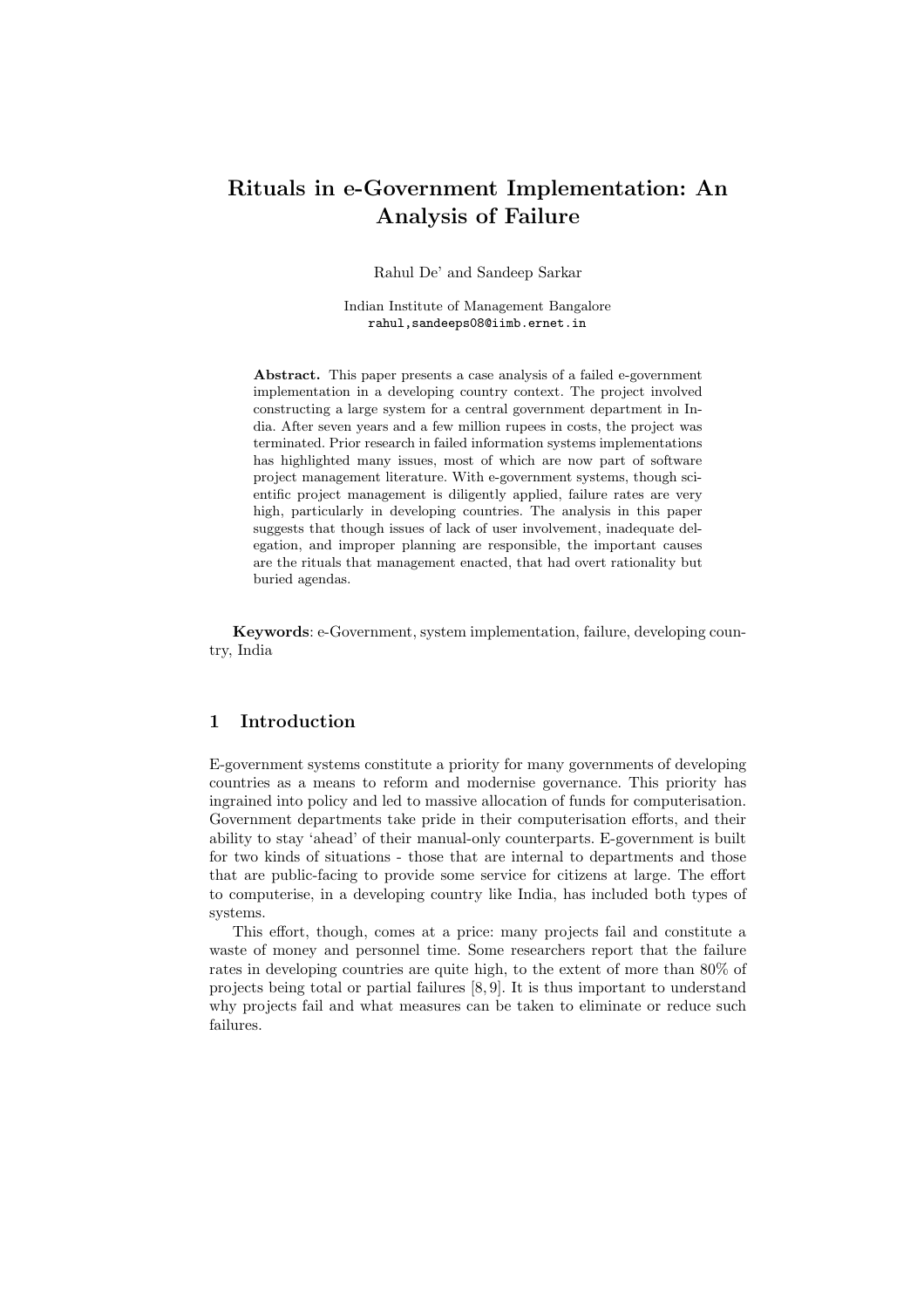This paper examines a failed e-government project in India. The project was intended to build a financial management system for a large government department of the central government of India. The project lasted about seven years, from initiation to its final closure.

On the surface, the project appears to reflect the classic problems of project failures anywhere - top-down push without much stakeholder buy-in; conflicting and un-clear goals; inadequate risk assessment and contingency planning; unclear delegation; and poor vendor management. However, a deeper analysis reveals that there are strong issues emanating from the culture and practices of government departments of developing countries and the project management failures are but a symptom of the deeper issues.

This paper proceeds as follows: the following section reviews the literature in e-government in developing countries and also the Information Systems literature on project implementation failures. The main research question is identified, and the methodology followed in this research is discussed. This is followed by a description of the case data after which an analysis is presented. The paper concludes with a discussion of issues in failed e-government projects.

#### 2 Background and Literature Review

E-government in developing countries started with the computerisation efforts for building applications within departments, or e-government systems, that were implemented with the direct assistance of developed nations or multi-lateral funding agencies. These efforts date back to the 60s and 70s, and were few and restricted to well-known data crunching operations such as the census or tax processing. The emphasis on public facing systems grew with the advent of the public Internet in the 90s and the spread of connectivity across developing countries.

Research in e-government systems in developing countries has mainly focussed on identifying successful projects that can be replicated [11], or on evaluation of such systems to see if they are indeed realising the intended impacts (or understand what the impacts are) [12, 14, 15]. There are few papers that closely examine failures, to understand what went wrong and why, and what lessons can be learned. This paper addresses such a gap in the literature.

Failures in information systems implementation is an area of study that has received much attention  $[6, 7, 10]$ . The research in these papers sought to explain failures, and consequently point to how success could be achieved. Large system implementations were deeply complex and required planning of every possible detail. This was treated in a technical project planning manner, with the evolution of the field of software engineering and software project management. However, despite the detailed planning, systems implementations still failed and this led to research uncovering issues of politics [13], democracy [5], user participation and conflict [2], and control [3], amongst others.

The research does differentiate between project implementation failure issues during the course of the project, from failures happening after the project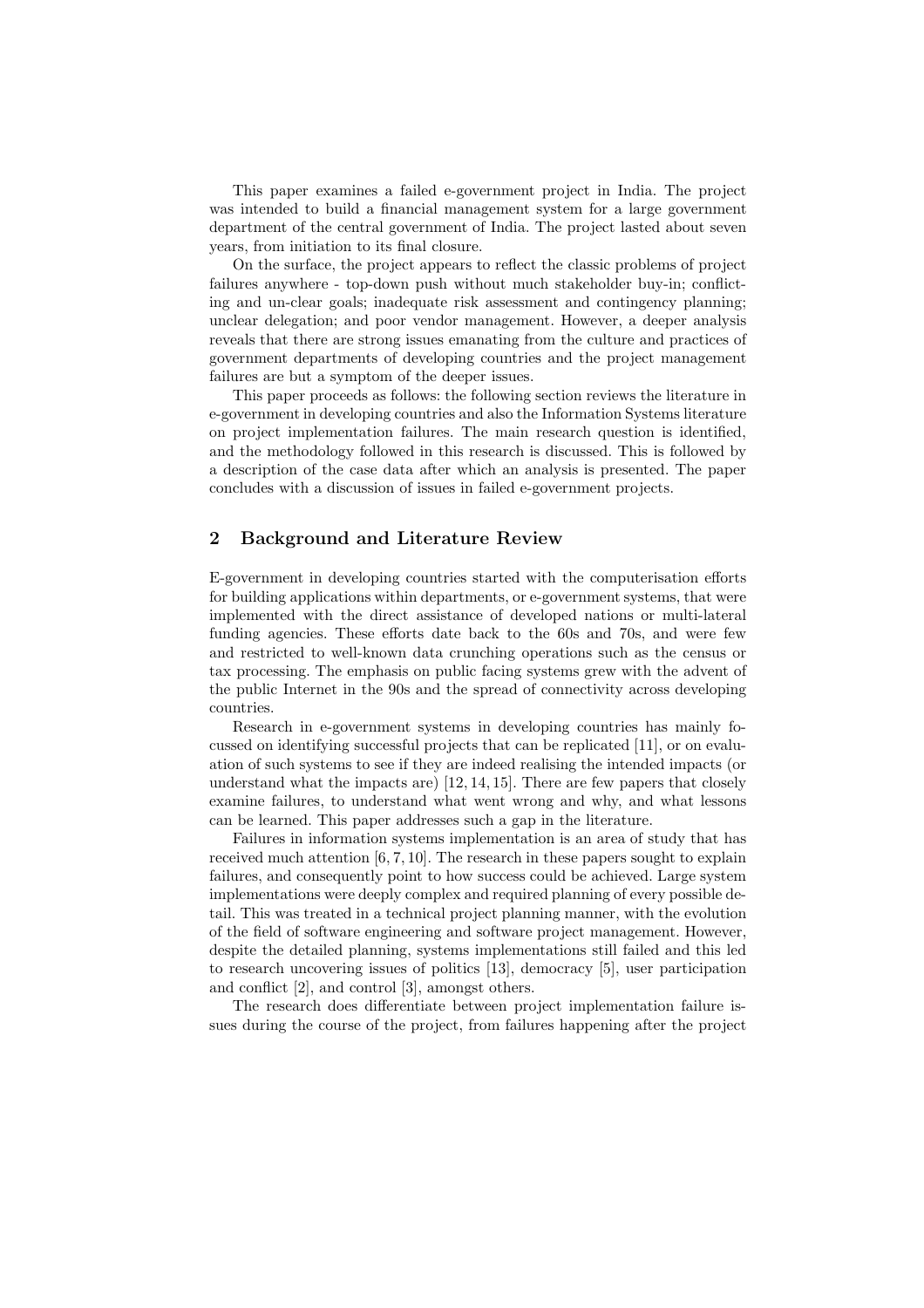is complete and implementation is being undertaken in the organisation. The difference between the two is subtle but important. E-government systems are affected by both kinds of problems. In this paper the focus is on the former.

The nature and priorities of project management issues for e-government projects are different from private sector or profit-seeking firms. The issues have to do with the manner in which projects are conceptualised, the manner in which they are funded, the role of various department heads and functional heads, the duration of project managers with the project, and the entrenched problems of power, control and resistance [17].

One issue of particular interest is that of the rituals of project management that some stakeholders enact [16]. Rituals are perfunctory duties that employees and stakeholders of the organisations perform in order to satisfy the needs of project management techniques and guides. Rituals take the form of setting targets, team formation, requirements analysis, and so on, however the stakeholders often have no interest in seeing the project through in this manner, and often have alternative, personal agendas.

In theory, rituals in organisations serve to confirm and consolidate organisational practices, or serve to suppress conflict and control [1]. Further, rituals also enable sense-making of social processes [4].

The bureaucracy in developing countries is often a structure that wields immense power and plays an important role in the implementation of systems. For countries such as India, the bureaucracy is structured as a strict hierarchy, with an elite core of civil servants at the top, supported by cadres of the lower bureaucracy at the state and district levels. The upper bureaucracy retains centralised control over all sanctions of resources [18]. Further, they are held on very short tenure at their respective positions, and are invariably rotated at least every three years.

## 3 Research Question and Methodology

This paper examines the problem of system implementation failure, but from the context of an e-government system in a developing country. The context of a developing country and e-government system is sufficiently different from the context of similar studies of system implementation failure in private, profitseeking firms. This implicit assumption drives the research question for this paper:

What are the principal causes of system implementation failure in egovernment projects in developing countries? How do factors such as stakeholder goals, power, politics, and rituals enable these causes?

The methodology followed for this paper is that of case study research [19]. This methodology is considered appropriate as the research is exploratory. The study consists of 22 interviews of project staff belonging to a large Indian government department, where an IT implementation was under way. The interviews were of system implementers, project team leaders, user staff, unit heads, vendors, and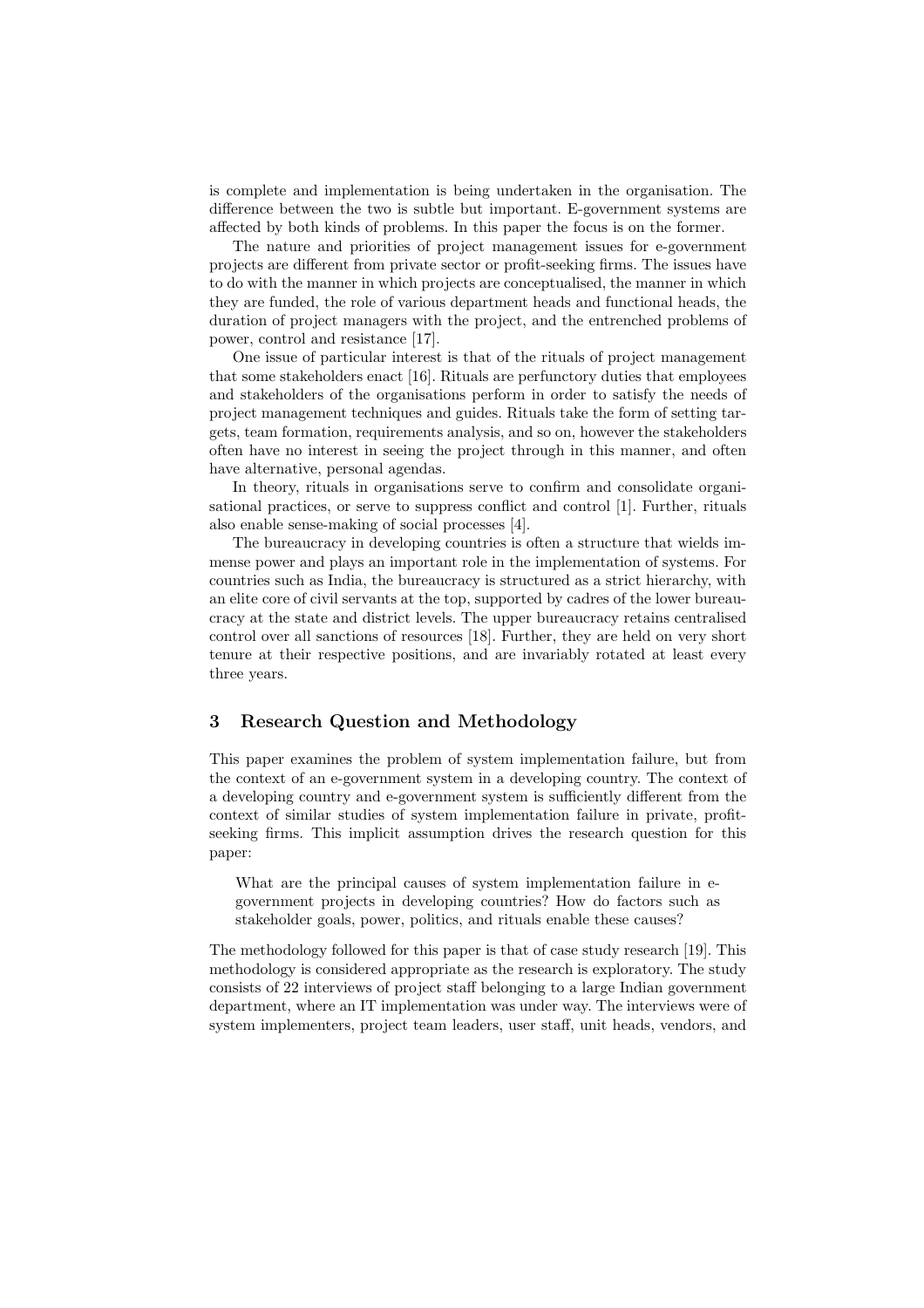top management of the department. Each interview lasted for a duration of 30 - 60 minutes. Project documents were sought and collected, wherever possible.

In the following section the case data is presented as an independent narrative, followed by the analysis. This separation enables an independent verification of the analysis.

### 4 The Case Data

The case concerns the efforts of a department (referred to as the Department), of a large Ministry of the Central Government of in India, to implement an information system. This department provides financial services to all the organisations under the administrative control of the Ministry. The functions of the Department involve assimilation and processing of a large volume of data, mostly financial. The Department oversees the fiscal management of a budget of approximately USD 39,260 million (at 2009 prices). As paymasters to approximately 1.7 million personnel located across the country, the Department has to ensure accuracy of payment and audit of the same. Another major task of the department is pension sanction, payment and grievance redressal where it oversees pensionary benefits to approximately 2.2 million retired personnel - an activity that is fraught with political risks. With major capital acquisitions for modernization of the Ministry being a priority, and an emphasis of the government on austerity and prudent financial management, the Department plays an important role in fiscal management.

The Department has a history of automation of its work processes, started in the 1970s. By the mid-1990s, a realisation of technical obsolescence had set in, also arising out of issues of depleting manpower, increased transactions, increased expectations of the clients (who had carried out extensive automation of their own work processes), as also technical problems such as data inter-operability. In 2002 the Department launched an ambitious automation project (henceforth referred to as the Project) aimed at a total online integrated computerisation of all functions. The Project was sanctioned as a major e-Government initiative in 2004 at a total cost of Rs 420 million (USD 9.1 million), to be completed by 2007.

The Project was the brain child of a very senior officer of the Department (called the Charismatic Leader) who, though not occupying the top rung, was influential enough to push for this project. He created a band of followers, mainly officers from the middle management, who would fulfill the development and implementation of this information system project.

Initially, Study Groups were constituted for major functional areas of the Department. These groups, led by a Branch Head and comprising of 3 - 4 officers, looked into the areas currently automated, the weaknesses in them and made suggestions for the future. Since all functions of the Department were proposed to be automated, and there were common areas of work in different offices, the evolved approach was that such common functions would be developed only once in the project. The constitution of the groups was decided by the Charismatic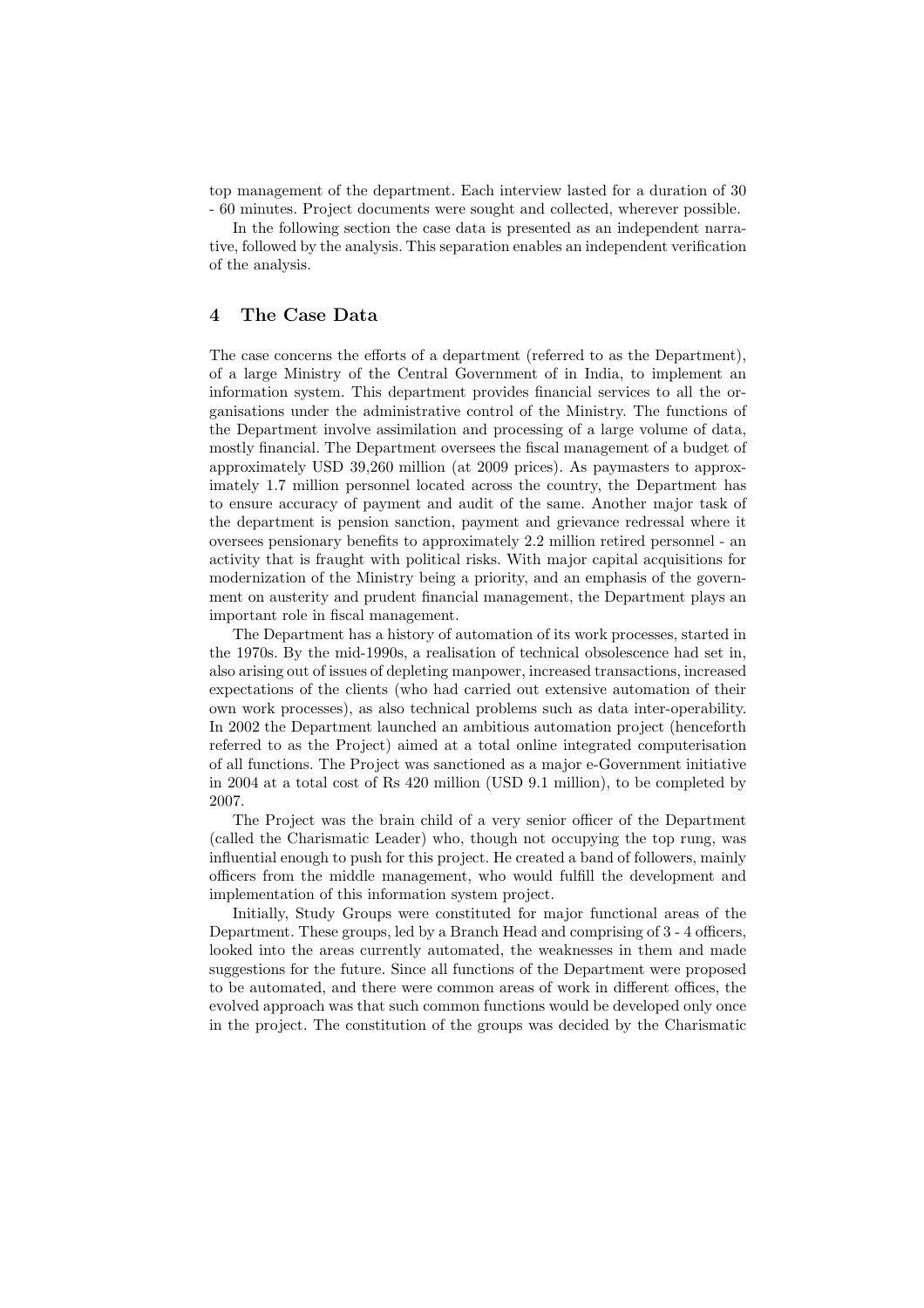Leader. Based on the recommendations of these study groups - which came in by mid 2003 - unique functionalities of various offices were treated as separate 'systems' to be developed. These were again divided into (a) Main systems which comprised of the core functions of an office and (b) Plug-in systems which consisted of functions common across one or more offices. As the software development was to be outsourced, one or more systems were clubbed into a single "Lot" based on common functions. By the third quarter of the 2003-04, the Vision Document - outlining the design and project management techniques - was sent out.

Project Teams - comprising of domain experts and users of the particular function that was to be automated - were created on site, in field offices, and were tasked with aiding the implementation at the respective locations. The overall control and coordination of the project - including issues of software development, hardware procurement, tendering, manpower training and placement - was made the responsibility of another body called the Project Steering Group (PSG) which was located at the Headquarters. The PSG and Project Teams were staffed by a few officers (middle management) handpicked by the Charismatic Leader. There were two visible faces of PSG whom we call the Lawyer and the Engineer. The PSG and the Project Teams drew their authority and mandate from the Charismatic Leader. In fact certain middle level officers - particularly the Lawyer and the Engineer - had direct access to him.

The Project created a lot of enthusiasm and expectation in the Department in the initial stages. A lot of training - from basic computer literacy to advanced Java - was imparted; computer hardware and networking equipment was procured; test data was created and so on. The Project was looked upon by some of the personnel as a means of freeing them from the drudgery of routine financial tasks that their charter of duties entailed. Some of the Project Leads and younger officers got down to delivering the goals set by the Charismatic Leader. Recalled an earlier Project Lead: "This was the first time when we were given the mandate to think to suggest and change procedures, documents and work flow - something which we had so far accepted as a given. We felt that as the inheritors of the department, we owed it to ourselves to set up this automation project and carry it to finality. It would have only helped us in the long run".

After the study group submitted their reports - where they had collected input requirements from the functional heads of the field sites - the policy for managing the project left out the Branch Heads from the major decision areas. Most of the decision rights lay with the Headquarters and in particular with the Charismatic Leader and the PSG. Having decided on the policy, the implementation aspects were left to the middle management officers who were charged to deliver by making them the Project Leads. The Project Teams (in the field) had direct reporting access to the PSG (at the headquarters), who in turn reported (informally) to the head of the Department.

Echoing these issues, a senior (now retired) officer, who headed one of the largest field offices of the Project, said: "The Branch Heads seem to have been left out of the loop in arriving at the system design and the prioritization of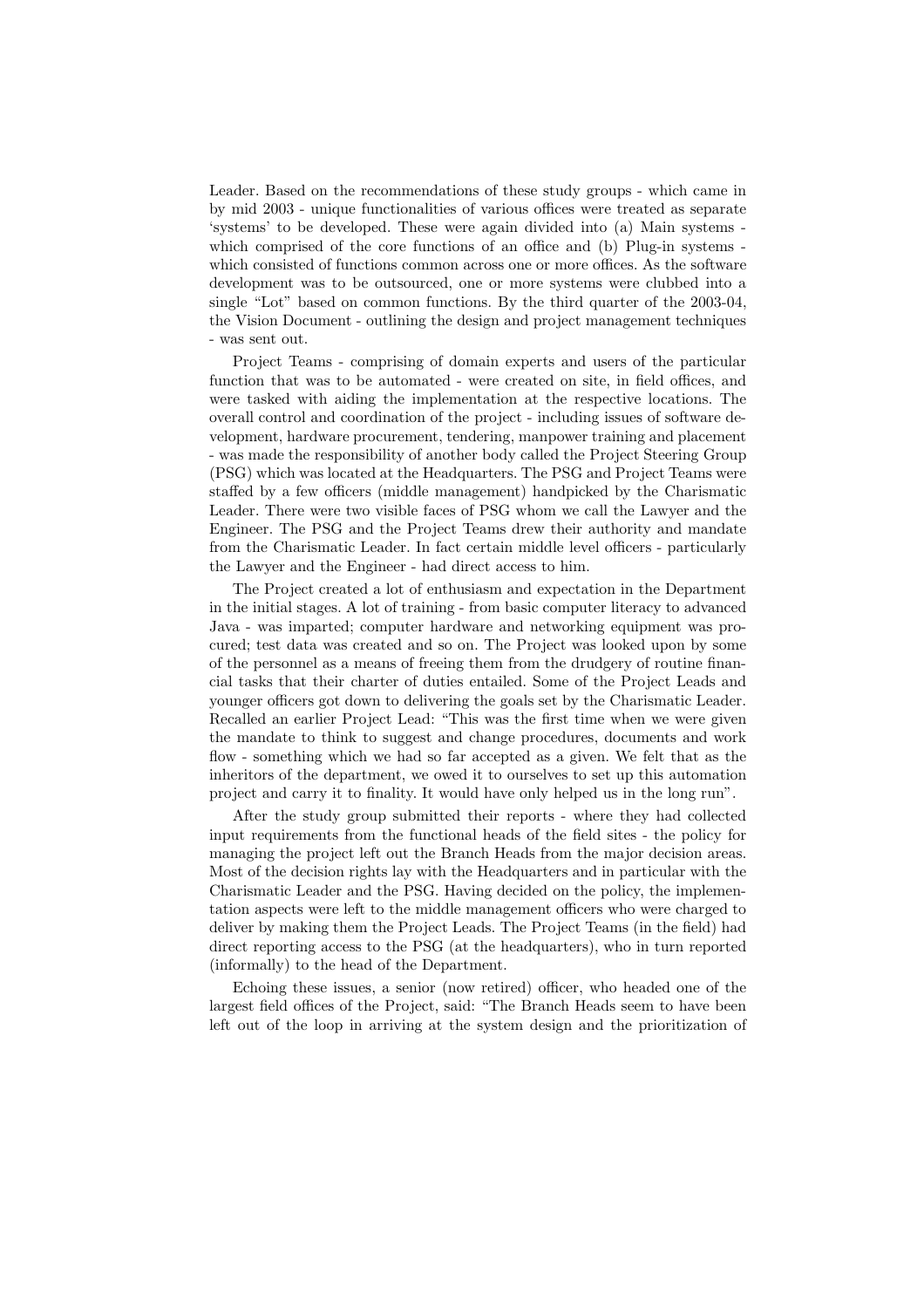the functions that would form a part of the projects applicable to their own offices. The Project Teams used to interact directly with the PSG, take their instructions from them and move onto their implementation. The Branch Head would come to know if the Project Lead chose to inform them or if he took pains to learn so by himself. This did cause alienation amongst the senior officers in the field who felt that they were not considered fit to be consulted. The PSG had become all powerful."

Realizing this disconnect the Headquarters in March 2006, fearing a lack of ownership of the project amongst the top officers, solicited their involvement. The same retired officer said: "Yes they did try and involve the Branch Heads, but by that time the basic design, architecture and priority of development had already been developed, contracts with software vendors entered into and there was little scope to make any changes. The realization came a bit too late."

Between September 2003 and mid-2006, the User Requirements and Specifications (URS) were firmed up and written by the Project Teams. Based on the clubbing of Lots, tendering action for software development began and contracts entered into. While the process of sending Requests-for-Proposals began in mid 2004, the first contract was signed in March 2005 and the last one in March 2007.

By the first quarter of 2006, Charismatic Leader had left the Department and moved onto the Ministry, and his direct intervention in the affairs of the Department declined.

After the retirement of the successor of the Charismatic Leader, in mid 2007, the resources that were being committed to the project began to decline. The IT setup in the Headquarters office - of which PSG was a part - began to shrink and officers were posted out, and the posts were never filled. Said the Lawyer: "In the field the early Project Leads who shared the vision of the Project started to move out. In some cases they were replaced by officers who did not own up the project. Though we requested for changes, none took place."

When the successor to the Charismatic Leader retired, while work progressed on some Lots, the ones tendered out initially started experiencing problems. Differences arose between the Project Teams and vendors at the testing stage. The failure of one firm, which had been awarded contracts for four systems, to deliver the project milestones complicated things further as the performance of the first tendered lots were being watched keenly in order to establish benchmarks for the remaining ones. While there appeared to be issues of vendor inefficiencies, voices of dissent over inadequate resources, lack of authority and frequent changes in the composition of Project Teams, began to emerge from the field Branch Heads. Issues of improper planning were raised mainly by the new officers who replaced some of the ones who were moved out of the Project Teams. Realizing that there would be substantial time and cost overruns, the Department - now under a new Department Head - moved the Ministry for an extension. This was granted in September 2007 as a result of which the cost was now pegged at Rs 500 million (USD 10.87 million) and the project was given a new deadline of December 2009.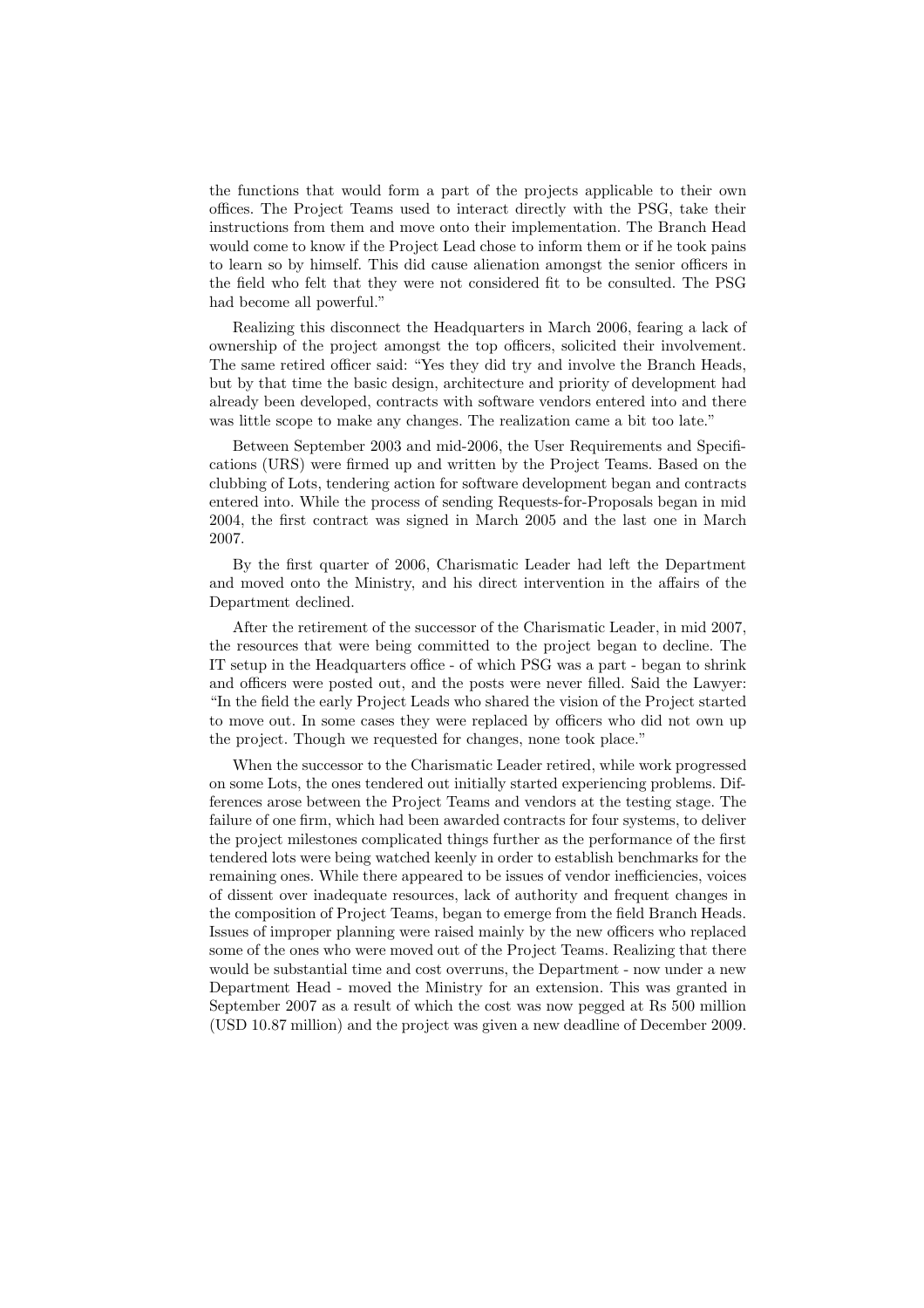The Project was seen as highly centralized, with too many decisions taken at the headquarters. The uniformity and standards (in project conceptualization, URS writing, etc) that the Headquarters and PSG had envisaged, as an efficient project development technique, began to be seen as a covert act of centralization. One of the senior Branch Heads went on to say: "This centralization of procedures and processes does not give leeway to design and develop the application as per our needs."

By the third quarter of 2007, when a new set of officers arrived at the Headquarters the voices, on the viability of the approach towards automation of all functions at one go (as against an incremental development process) and the lack of authority given to field offices and the Project Teams, became shriller. A senior officer, who had been part of one of the original project development teams of the 1980s (called the Pioneer) said: "We should have learnt from our past experience that a big bang approach, as evident in the Project, does not work...."

Many of the respondents indicated that adequate and requisite inputs had not been provided during the design of the project. This had to do with the non-involvement of business/process owners (the 'non IT personnel' as dubbed by most officers) in the initial design. The general feeling that had begun to emerge was that the approach adopted in the Project was esoteric, not-workable and certainly not in tune with the ground realities.

Concerns were also being voiced by some of the Branch Heads over the adverse fallout of the project on their regular functions as the members of the Project Teams were unable to devote more time towards their regular duties due to their preoccupation with the Project. They made no bones about their displeasure on the additional work entrusted to their subordinates. The views of a senior (now retired) field Branch Head: "I have to take care of my bread and butter functions first - I am paid for that. Everything else can wait. I cannot afford to have my officers devote a major portion of their working time to one project and neglect the core functions of the office in the process."

The vendors also started complaining of non-cooperation by the Project Teams. Scope creep and a lack of ownership - manifested primarily in the unavailability of Project team members and a hesitation to sign (on reports etc) - were reported by them. Often the vendors used to take their problems and complaints directly to the PSG who, at Headquarters level, was responsible for management of the contracts. Their intervention to sort out the issues between the vendors and the Project Teams were seen as bullying tactics by the latter and consequently resisted. In their eagerness to push the project and to adhere to the deadlines, the PSGs efforts in this direction were seen as siding with the vendors, by the Project Teams, and resented as acts of unwarranted intrusion into the domain of the latter. An officer who had headed one of the Project Teams earlier said: "Instead of understanding our problems and helping us resolve them, at the behest of PSG we were often hauled up for delaying the project. Headquarters does not have a clue on project management. There is no forum to resolve issues."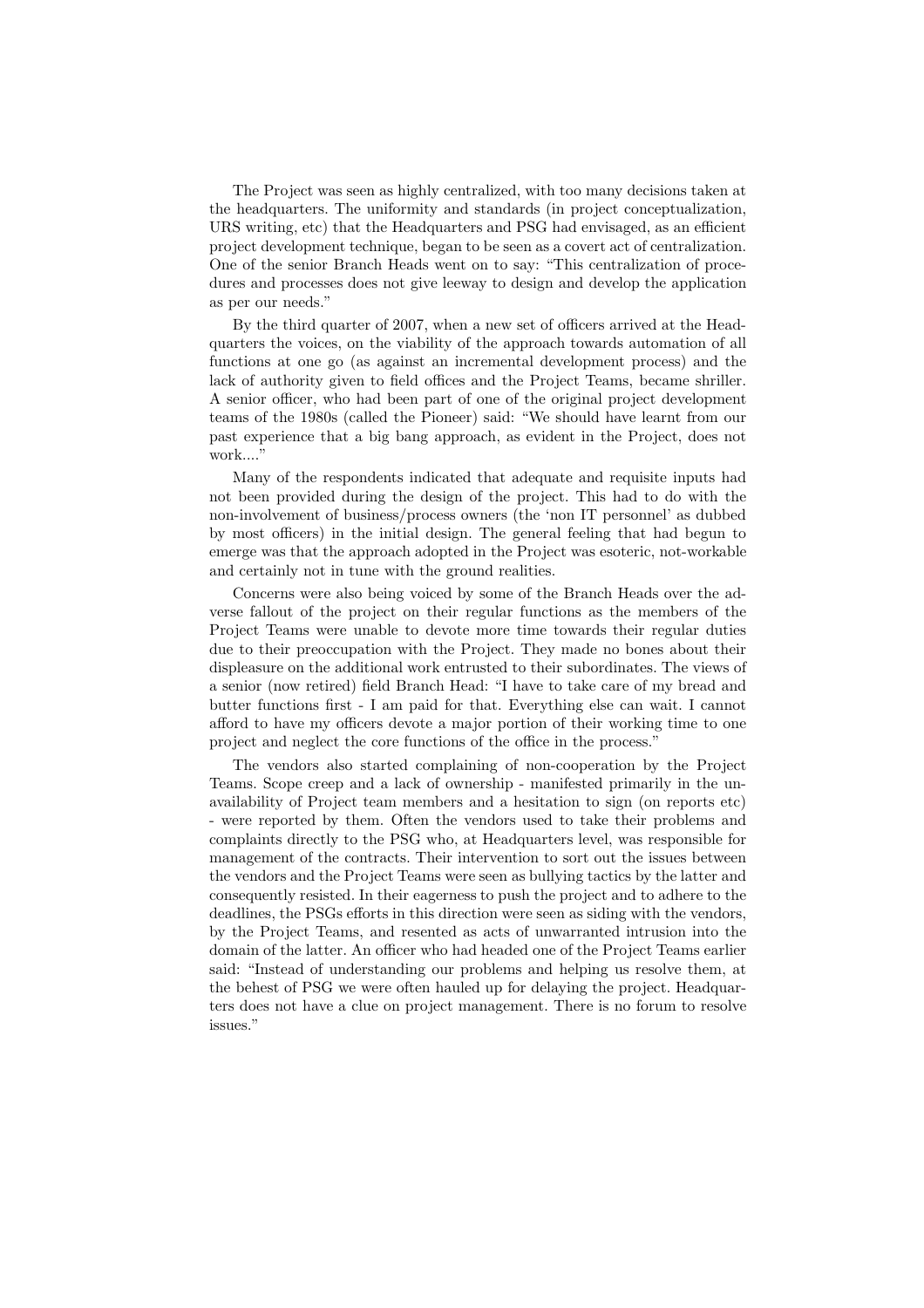One official report, on the problems in the project, also highlights this issue. Opined the Pioneer: "There is a lot of alienation amongst the field officers and especially the Branch Heads. When project problems were reported to the PSG - the body responsible for coordination issues - one usually got an advice to sort out issues at their own end."

When these issues were posed to the Lawyer and the Engineer they pointed out that they had taken pains to understand the problems on the ground by not only studying each URS in detail but had made many trips to most field sites to resolve issues and had, in their opinion, made substantial progress. The Engineer was also said: "We never acted as bosses from Headquarters office. We tried to keep all communication channels open and were very open and receptive to the ideas and concerns of the field offices...."

While they did admit that there may have been flaws in the project management plan, the Lawyer and the Engineer were of the opinion that these could have been corrected if the top management had really owned up to it. As an issue that was close to their functional area, they pointed to the hesitation to deploy more manpower to the project and to ensure their permanence - at Headquarters as well as in the field.

Things were difficult in most of the field offices. One official report points out that: "Principles of sound IT Project Management have not been adopted for executing the Project, rather the Project [was] implemented under the normal bureaucratic manner. The (Project Leads) were not given adequate authority to discharge day to day responsibility."

By the end of 2007, the enthusiasm of the early days had been overtaken by a despondency and a tendency to stay away from the project or at best letting it run its own course. A feeling had developed that even after so much effort (and time and money) none of the systems were near completion.

The situation for the Project got worse in 2008. There were immense delays in the project milestones, in all the Lots. None of the original members of the Project Teams, and most of the Branch Heads, to whom references had been made in 2006, were in their respective positions anymore. On top of this, the Central Government in India announced new pay and other entitlement structures for its employees in September 2008. This came as a nail in the coffin for most of the Lots in the project. The basis for calculation of various allowances (pay, pension etc) were radically altered necessitating large scale changes in the software logic. This effectively put a major portion of the project on hold as, irrespective of the stage of the earlier development, the project stages from URS onwards needed to be revisited.

In November 2008, the Department set up a committee to review the project. The committee - comprising primarily of officers who had proposed alternate project management approaches - sought comments and views of all the Branch Heads, whose offices were the declared project development sites. The Lawyer and the Engineer were however not consulted. The committee came to the conclusion that the project was a partial failure and there was a need for closure of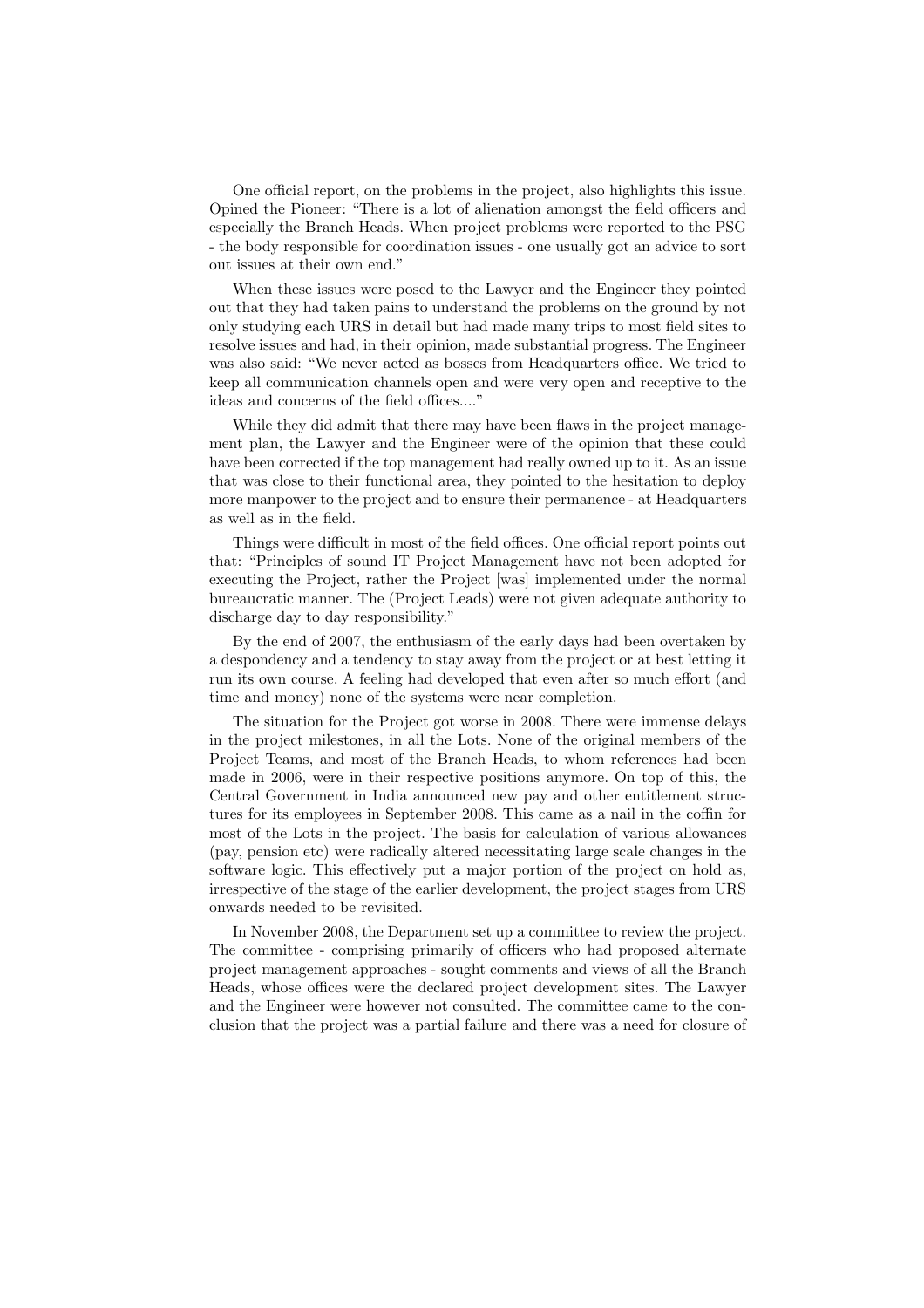some of the Lots. The Department issued termination notices for the four chosen Lots in August 2009.

By this time, the setup in the headquarters IT division of the Department had been changed. Both the Lawyer and the Engineer had been transferred out in the first quarter of 2009 and a new set of officers had come in. Interviews with them revealed that one of the top priorities, at that time, was to short-close most of the contracts and to rethink the automation project. Thus the need to automate to improve service delivery had come a full circle since its inception in 2002.

### 5 Analysis

The Department is a microcosm of the larger Government and bureaucratic structure in India. It is highly compartmentalized in its functions and has a layered structure. While most of the lower grade personnel are recruited into the clerical grade and then make the slow climb up the hierarchy, the officers, a minority recruited from the Civil Services or promoted from the lower ranks, are generalists but have the largest decision rights in the functioning of their offices. While there is specialization in the lower cadres, the structure is highly formalized and bound by rules and procedures, some dating back to the pre-Independence era. The decision making process on major issues is highly centralized.

#### 5.1 The Overtly Rational

The case shows a preponderance of behaviours by the leading participants in the project that is described as "overtly rational" by Robey and Markus (1984). These are behaviours and actions taken by the project leaders that were meant to conform to project management procedures. Hindsight shows that these actions could not have achieved what they were supposed to achieve, however well they may have been executed, owing to the particular context of the organisation and its composition.

Project Management Structure: The Charismatic Leader created project teams and the PSG, staffed with the Lawyer and the Engineer, to create a clear and unambiguous decision hierarchy for the project. Tasks were identified and allocated, and the plan for activities, reporting relationships, and responsibilities was laid down. There was enthusiasm for the project and the roles assigned as one project lead stated "... this was the first time when we were given the mandate to think to suggest and change procedures...."

However, the data shows that this structure clearly violated the norms of strict hierarchy, and, in fact, by-passed the Branch Heads altogether although they had the most authority as the users. The reporting relationships in the team enabled those junior to the Branch Heads to report directly to the PSG or to the Charismatic Leader. When it became clear that this short-circuit in the hierarchy was becoming a problem, another overtly rational activity was undertaken - that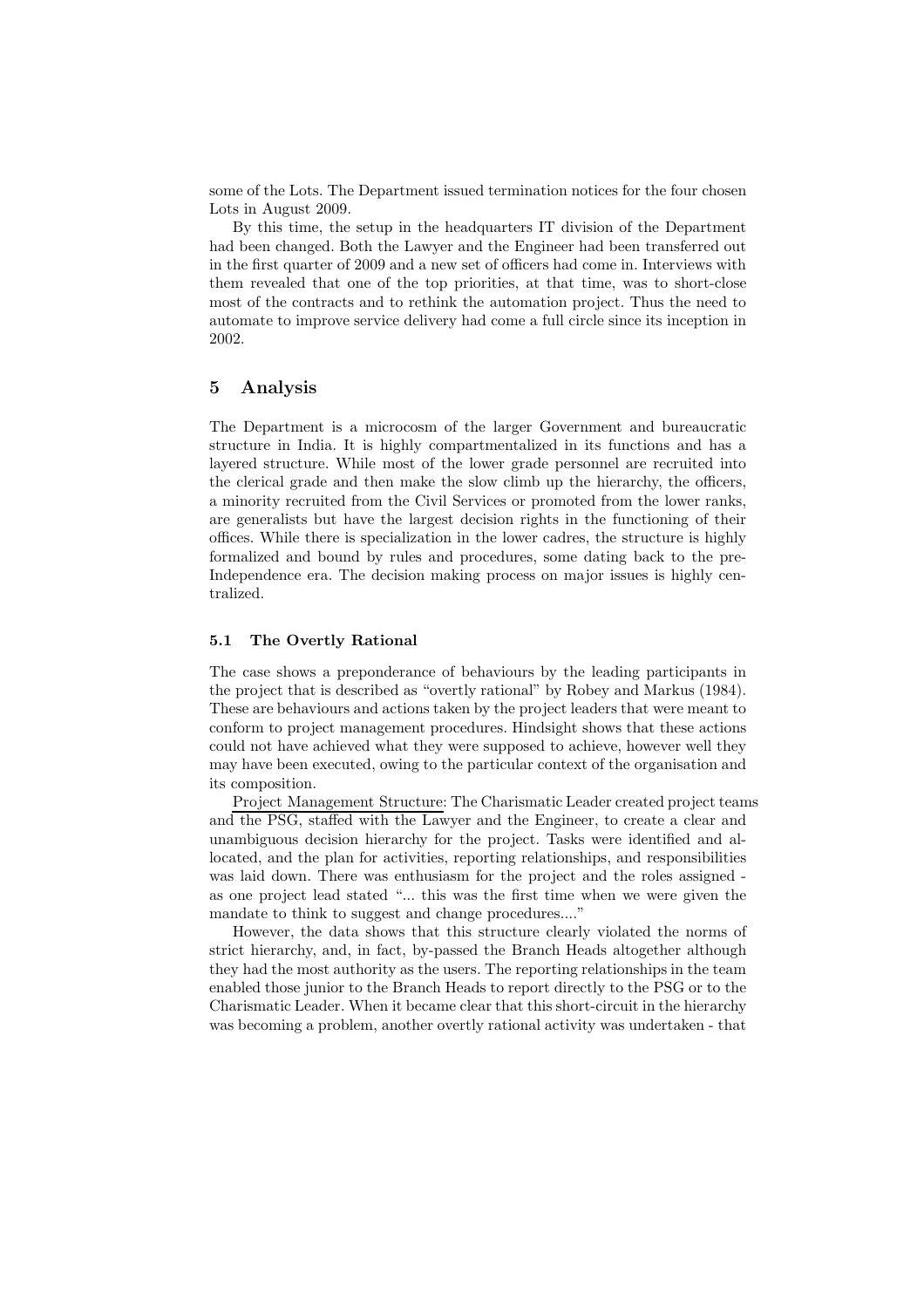of including the Branch Heads in the decision making. However, by this time the design had been formalised and fixed, leaving no room for any serious inputs by the Heads.

Project Execution:The project leadership empowered the teams to handle the execution tasks. This was done formally, with a clear delegation of tasks. The execution initially proceeded well, with considerable motivation from the PSG and the team. Vendors were to deliver on the Lots and these were to be tested and verified by the teams. This was the overtly rational behaviour.

The execution of the project was prioritised by the central leadership, with some choices left to the teams. The teams later complained that they "...were not given adequate authority to discharge day to day responsibility" while working on the project. Vendors were not managed, and were left to deal with scope creep and lack of ownership on their own. The staff rotation, which was routine and well known, was not accounted for and many staff who left were not replaced.

After the Charismatic Leader and his successor moved on, or retired, the project execution seems to have collapsed almost entirely. The centralised control had snapped and the remaining power structures were not up to the task.

The Worldviews:The Charismatic Leader had envisioned the project with a certain worldview. It was to be conceived and executed on a grand scale, covering a wide swathe of functions and branches of the Department. In 2002, this was not a far fetched idea in India. The Indian IT industry was strong and well known as being highly competent. Much larger projects had been initiated in other government departments, and some had been delivered successfully. So the plan of a "big bang" approach had merit and overt rationality.

In the later stages of the project, the new team of leaders who took over the reins differed with the grand implementation idea, and were of the view that the project would have been better implemented in stages, a tactic the Department had been successful with in the past. This was a worldview and a vision of project management that was in stark contrast with the overt rationality of the Charismatic Leader and his team.

#### 5.2 Rituals

Rituals are powerful and central to the Indian ethos. Their practice has the legitimacy and sanction similar to that of religious observance. They are the core of ceremonial behaviour and reflect a rationality that has an inherent, implied logic that is not expressed and is rarely explained. The rituals enacted in the project had a similar tone - though they purported to correspond to a rationality of scientific project management. Teams were formed, designs were made, plans were drawn up with the overt rationality of objective and scientific actions. This is re-affirmed by the official committee that reported principles of scientific management had not been followed and the project was "...implemented under the normal bureaucratic manner."

When the emergent problems challenged the rationality, the response was to re-affirm the plans, and devise further rituals as recompense. Project teams were hauled up when there there slippages in deadlines, without any investigation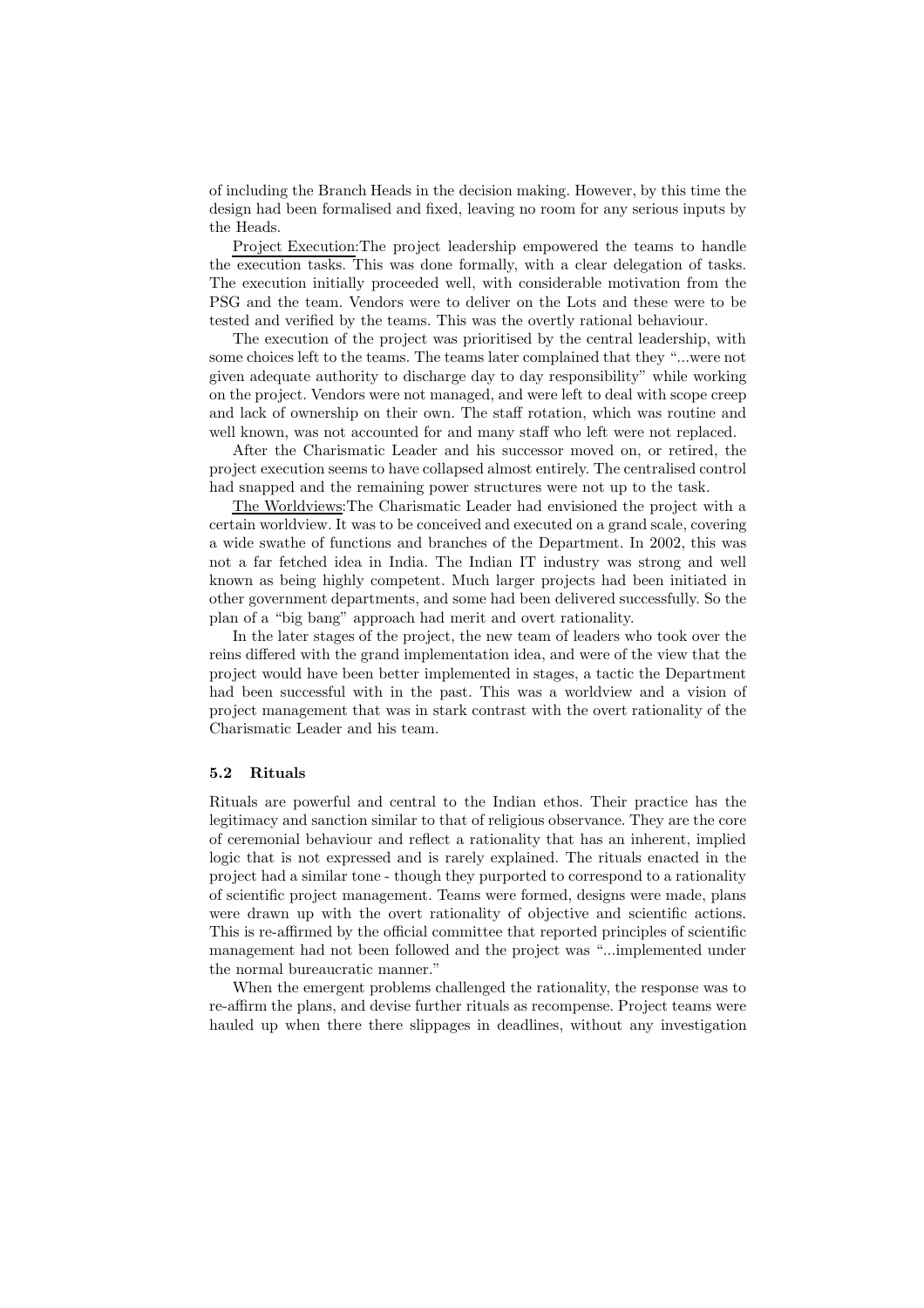investigation. The ritual of decentralised control was enacted and teams were told to "... sort out issues at their own end."

These rituals enabled the team at headquarters to retain strong control over all aspects of the project - from initiation, funding, planning, design, to execution. An overt rationality of scientific management masked these rituals and enabled them to be played out without active resistance from other stakeholders [1]. It is important to note that the power play inherent in the rituals was designed to control the implementation process, and legitimate it, thus subverting the possible power inversions that could result after the system was available and in use.

Rituals uphold values of 'scientific management,' and 'efficiency,' and 'effectiveness' and are endemic in government departments. They mask the underlying power plays and manoeuvrings that are constant and pervasive in all e-government projects. With systems implementations being undertaken at such a large scale in developing countries, it is imperative that such phenomenon are understood.

# 6 Conclusions

The system implementation project initiated by the Department in 2002 was terminated in late 2009; most of the vendors were relieved, and all the participants moved on. The system cost the government a few millions, and thousands of person hours of effort. The committee that had been set up to examine the problems with the project did create a valuable report that included lessons on project management. The personnel who had participated in the project had gained from their experience. Barring the last two positive outcomes, overall the project was a failure.

The phenomenon of rituals examined in this paper is not easy to uncover and establish. A question that arises from this research is how rituals can be identified in projects? A related question is how the overtly rational actions can be delineated from those required for the success of the project? One answer to these questions may be found in the possible predictors of problems and project failure - creation of parallel structures of governance that undermines the existing hierarchy; conducting a requirements analysis without including important stakeholders; using an approach to systems development that is at odds with the familiar methods used in the organisation; and shifting project execution responsibility to those without a buy-in to the project.

The method followed in this research was that of interviewing participants during the course of the project, albiet towards the end. Interviews, of a crosssection of the stakeholders, about the goals and intentions of actions taken during the project, the meaning of certain practices of project management, and the conflicts that arose within the organisation, led to uncovering the rituals enacted. This method is a first attempt to understand rituals in e-government projects, and future work will address the deeper issues of interpretation of the interview data.